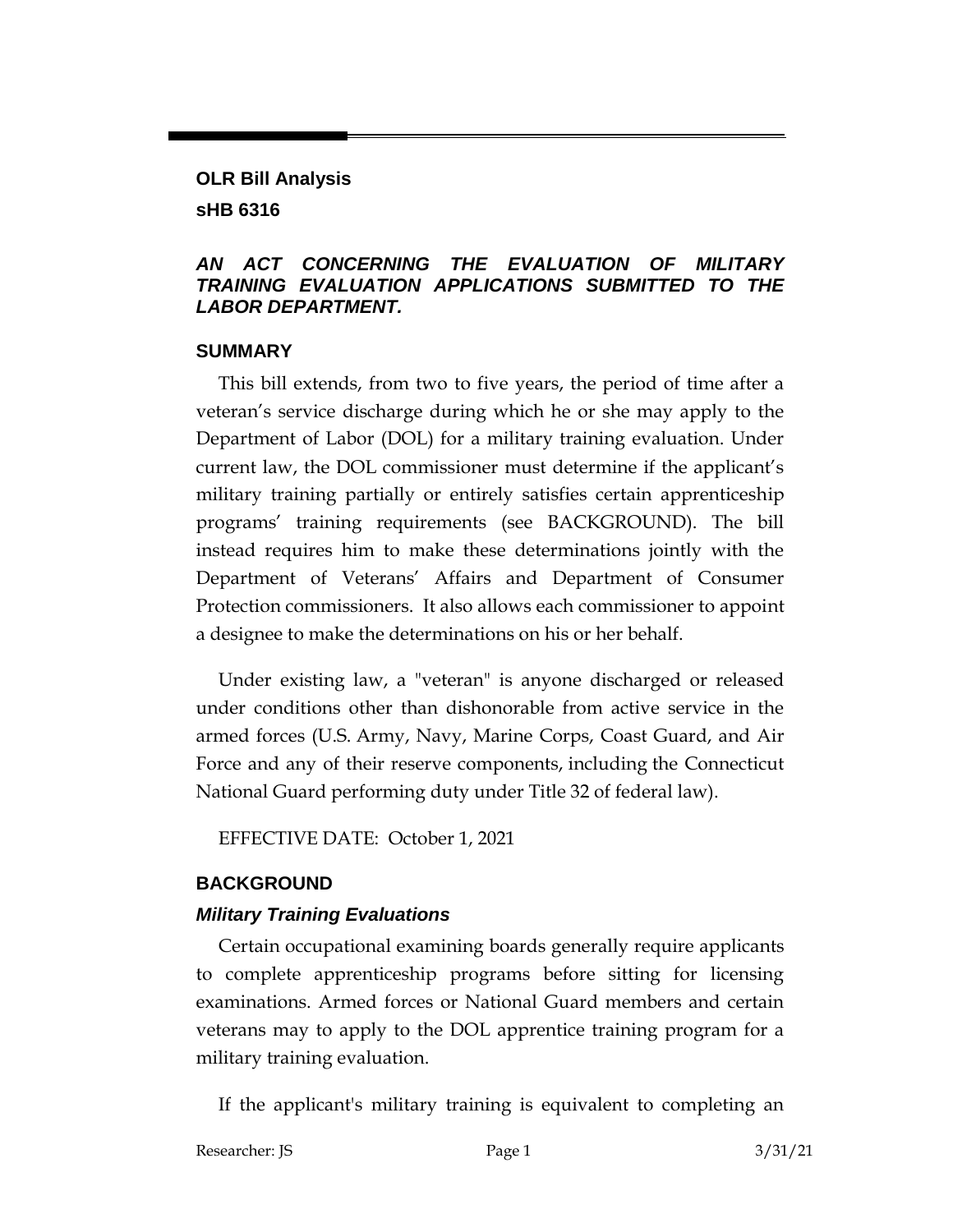apprenticeship program, the commissioner must issue the applicant a "recommendation for review." A recommendation for review allows the applicant, even if he or she has not completed an apprenticeship program, to sit for licensing examinations required by certain boards, including the:

- 1. Electrical Work Board;
- 2. Heating, Piping, Cooling and Sheet Metal Work Board;
- 3. Plumbing and Piping Work Board;
- 4. Elevator Installation, Repair and Maintenance Board;
- 5. Fire Protection Sprinkler Systems Board; and
- 6. Automotive Glass Work and Flat Glass Work Board.

If the applicant's military training is deemed equivalent to part of an apprenticeship program's required training, the applicant's qualified hours of military training must be deducted from the required apprentice training hours if certain federal requirements are satisfied.

A recommendation for review additionally waives, depending on the trade, the (1) \$90 or \$150 application fee and (2) initial \$150 or \$120 contractor's license fee (CGS §§ 20-333 & 20-355).

## *Related Bills*

SB 413, favorably reported by the Veterans' Affairs Committee, requires 27 state agencies and departments to waive initial occupational licensing fees for veterans.

HB 5592, favorably reported by the Veterans' Affairs Committee, expands the general definition of "veteran" under state law to include those released with an other than honorable discharge based on specified qualifying conditions (e.g., military sexual trauma experience, a qualifying mental health condition, sexual orientation, or gender identity or expression), as determined under the bill. In doing so, it expands eligibility for any statutory programs or benefits that